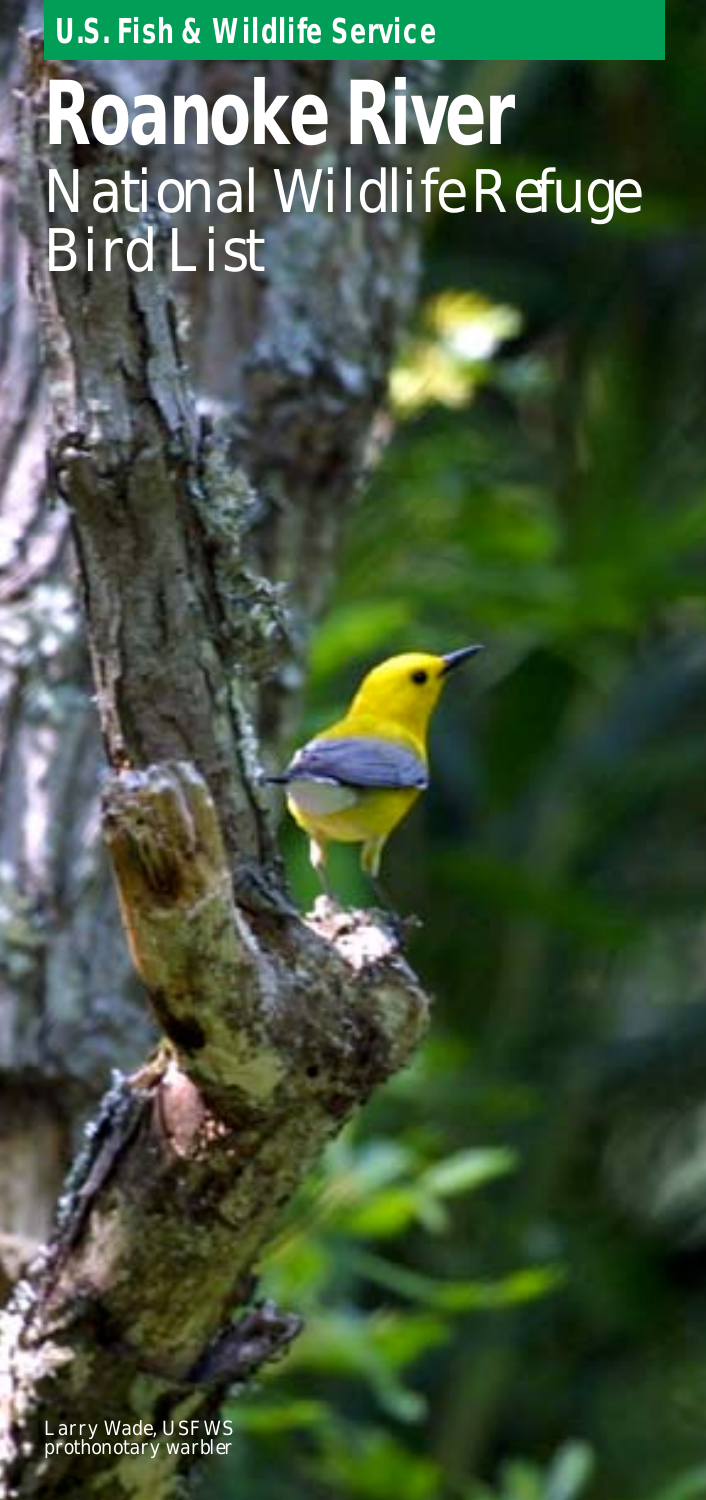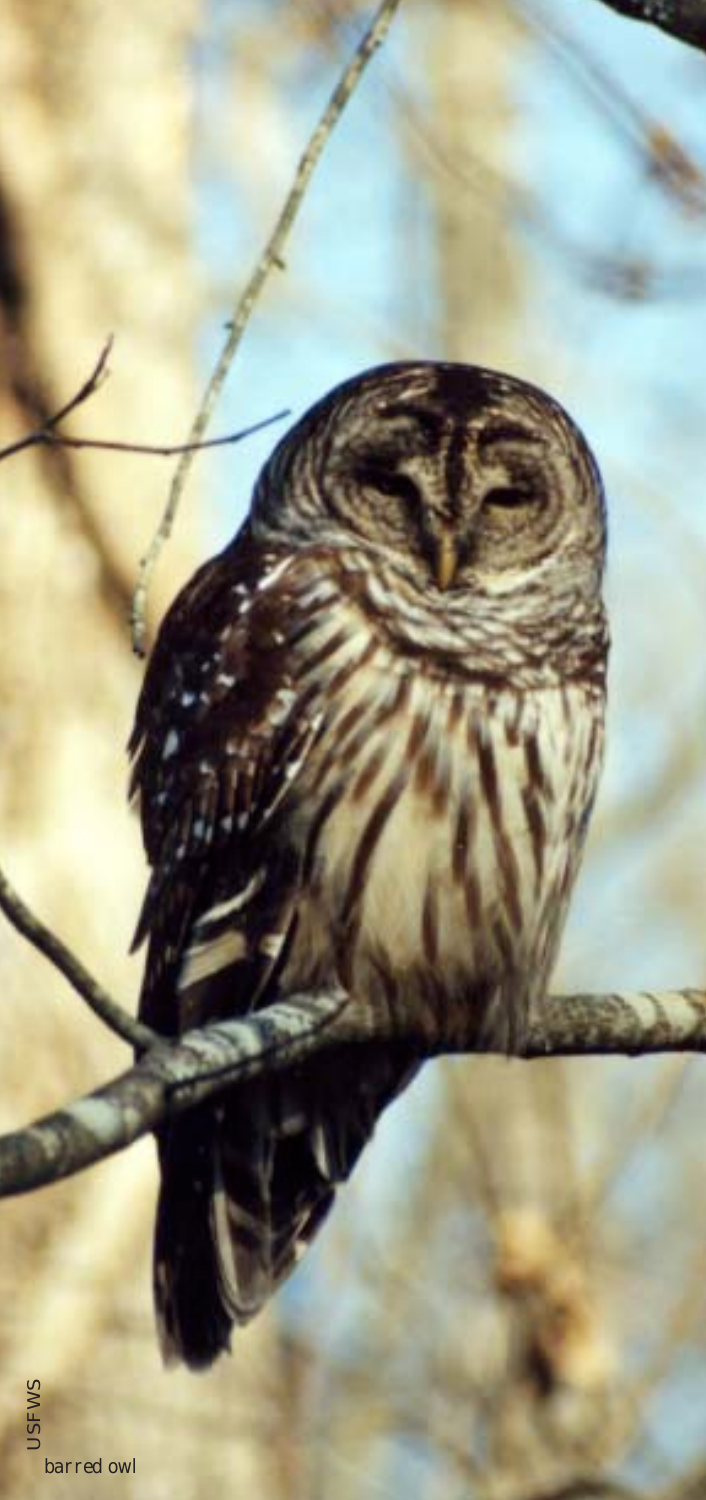### **Roanoke River National Wildlife Refuge**

Larry Wade, USFWS

Larry Wade, USFWS



*common yellowthroat*



*belted kingfisher*





*ruby-throated hummingbird*



*yellow-crowned night heron*



Roanoke River National Wildlife Refuge, established in 1989, consists of 21,000 acres of forested wetlands. A primary refuge objective is to provide sanctuary for migratory birds.

Exceptional birding is possible in the Roanoke River wetlands from March through June, the spring migration and nesting season, but is best from mid-April - mid-May. Fifty-one species of neotropical migrants, songbirds that nest in temperate North America and fly south to winter in the West Indies and Central and South America, have been observed.

Over 200 species of birds have been identified on or near the refuge. Other species, especially spring and fall migratory transients, will certainly be added to the list. Your help is needed to develop a more complete list. Please notify refuge staff when you observe additional species or obvious differences in indicated seasonal occurrences.

Most birds are migratory, therefore, their seasonal occurrence is coded as follows:

#### **Seasonal Appearance**

| S - Summer |
|------------|

March - May June - August September - November December - February **\*** - Birds known or suspected to nest on or near the refuge.

Italics indicate -

threatened/endangered species.

## **Relative Abundance:**

- **a** abundant, a species which is very numerous
- **c**  common, likely to be seen or heard in suitable habitat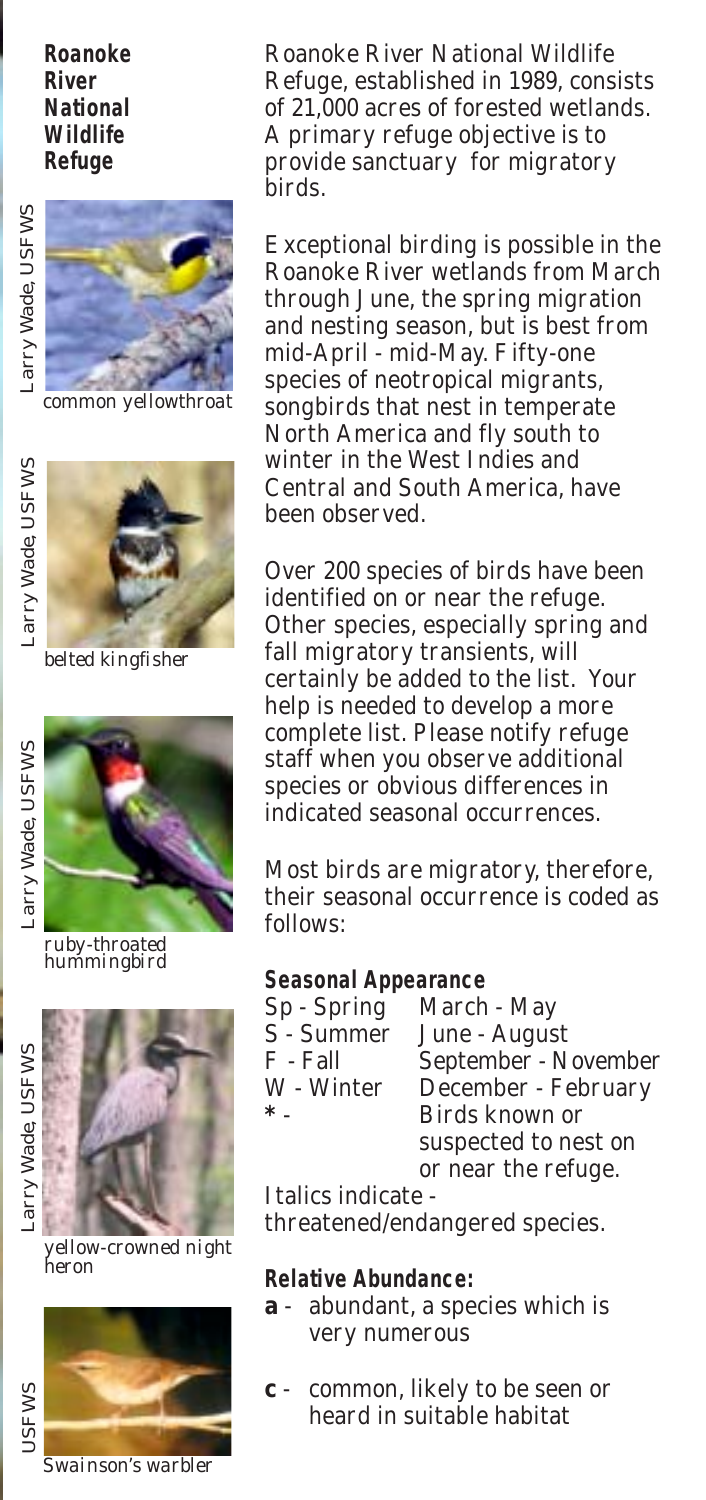- **u**  uncommon, present, but not certain to be seen
- **o**  occasional seen only a few times during aseason
- **r**  rare, may be present but not every year

| SP                                    | S            | F            | W            |
|---------------------------------------|--------------|--------------|--------------|
| Loons - Grebes                        |              | 0            | u            |
|                                       |              | r            | r            |
| <b>Pelicans - Cormorants - Allies</b> |              |              |              |
|                                       |              | r            |              |
| Double-crested Cormorant* c           | $\mathbf{u}$ | u            | u            |
|                                       | u            |              |              |
| <b>Bitterns - Herons</b>              |              |              |              |
|                                       | $\bf{0}$     |              |              |
|                                       | $\mathbf{C}$ | $\mathbf{C}$ | <b>u</b>     |
|                                       | $\mathbf{C}$ | u            | r            |
|                                       | $\mathbf{O}$ |              |              |
|                                       | $\mathbf{0}$ |              |              |
|                                       | $\mathbf{O}$ |              |              |
|                                       | u            | u            |              |
| Black-crowned Night Heron  r          |              |              | r            |
| __Yellow-crowned Night Heron*  u      | <b>u</b>     | u            |              |
| <b>Ibises - Storks</b>                |              |              |              |
|                                       | $\mathbf{O}$ | $\mathbf{0}$ |              |
|                                       |              |              |              |
| Swans - Geese - Ducks                 |              |              |              |
|                                       |              | u            | u            |
|                                       |              | r            | r            |
|                                       | $\mathbf c$  | 0            | u            |
|                                       | $\mathbf{C}$ | $\mathbf C$  | $\mathbf{C}$ |
|                                       |              | u            | $\mathbf{C}$ |
|                                       | $\mathbf{O}$ | $\mathbf{C}$ | $\mathbf{C}$ |
|                                       |              | u            | u            |
|                                       |              | 0            | r            |
|                                       |              | C            | $\mathbf{C}$ |
|                                       |              | 0            | $\mathbf{O}$ |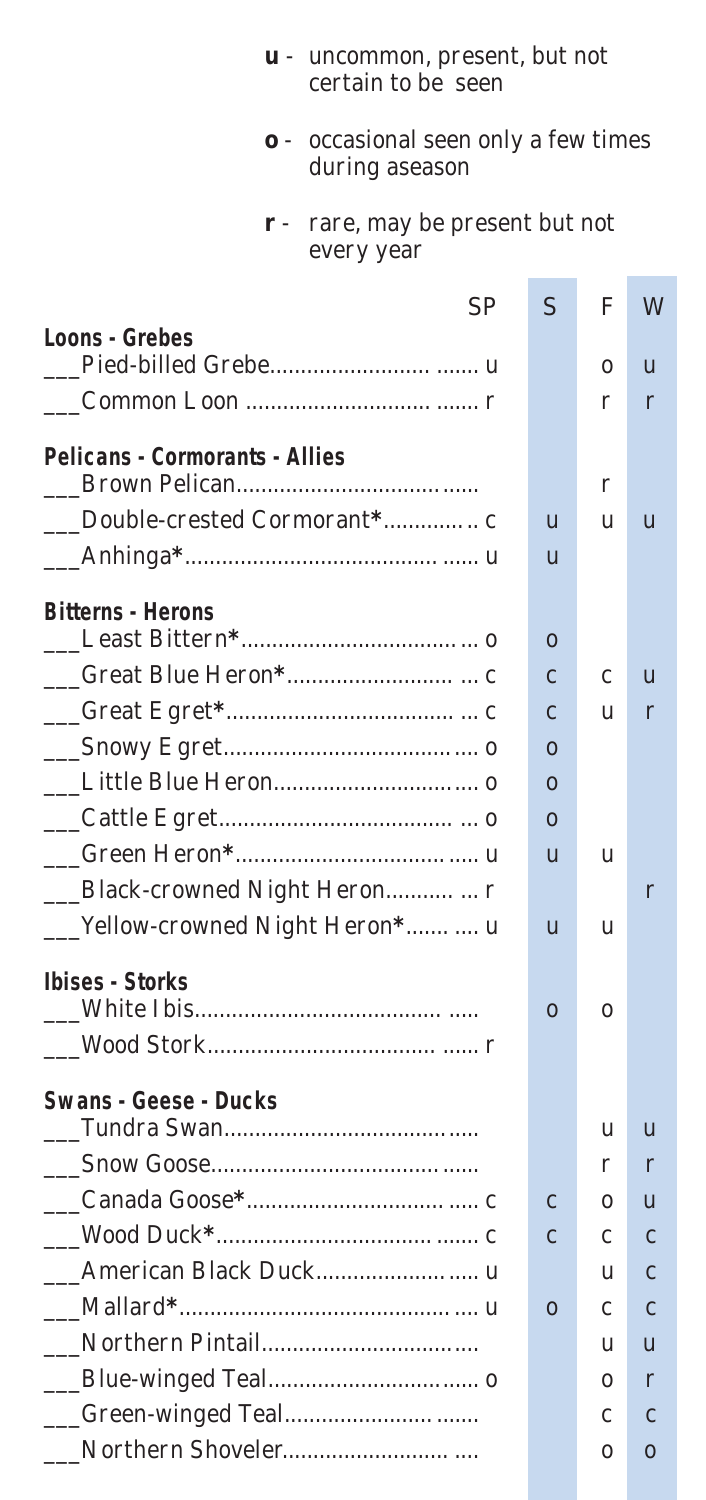| SP                               | $\mathcal{S}$ | F           | W            |
|----------------------------------|---------------|-------------|--------------|
|                                  |               | u           | u            |
|                                  |               | C           | C            |
|                                  |               | r           | r            |
|                                  |               | u           | u            |
|                                  |               | $\mathbf c$ | $\mathbf{C}$ |
|                                  |               | u           | u            |
|                                  | r             | u           | $\mathbf c$  |
| Red-breasted Merganser           |               | r           | r            |
|                                  |               | 0           | $\bf{0}$     |
| <b>Vultures - Hawks - Allies</b> | u             | u           | u            |
|                                  | $\mathbf{C}$  | C           | $\mathbf{C}$ |
|                                  | $\mathbf{C}$  | u           |              |
|                                  | u             | u           | u            |
|                                  |               | u           | u            |
|                                  |               | C           | u            |
|                                  | r             | u           | u            |
|                                  | $\mathbf c$   | C           | $\mathbf{C}$ |
|                                  |               | r           |              |
|                                  | $\mathbf{C}$  | C           | $\mathbf{C}$ |
|                                  | u             |             |              |
|                                  |               |             |              |
|                                  |               | 0           | r            |
|                                  |               | u           | u            |
|                                  |               | r           |              |
| Quail - Turkey                   | u             | u           | u            |
|                                  | $\mathbf{C}$  | C           | $\mathbf{C}$ |
| Rail - Coots - Gallinules        | r             |             |              |
|                                  |               | 0           |              |
|                                  |               | r           |              |
|                                  |               | u           | u            |
|                                  | r             | r           |              |
| <b>Plovers - Sandpipers</b>      | u             | u           | u            |
|                                  |               | 0           | r            |
|                                  |               | 0           |              |
|                                  |               |             |              |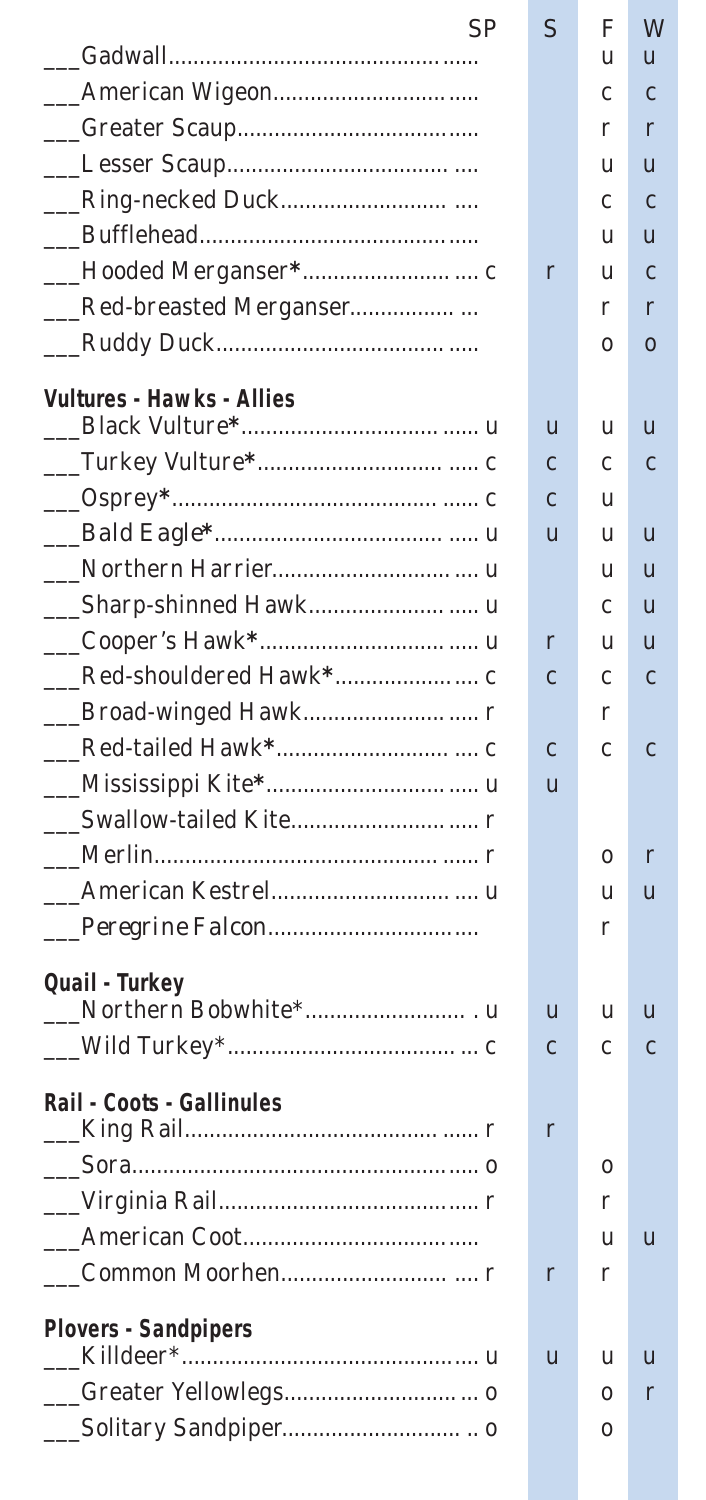| .SP                               | S            | F | W            |
|-----------------------------------|--------------|---|--------------|
|                                   |              | u |              |
|                                   |              | 0 |              |
|                                   |              | 0 |              |
|                                   |              | 0 | $\bf{0}$     |
|                                   | $\bf{0}$     | u | u            |
| <b>Gulls - Terns</b>              |              |   |              |
|                                   |              | 0 | $\bf{0}$     |
|                                   |              | C | $\mathbf{C}$ |
|                                   |              | r |              |
|                                   |              | 0 |              |
|                                   |              |   |              |
|                                   |              | r |              |
| <b>Pigeons - Doves</b>            |              |   |              |
|                                   | $\mathbf{C}$ | C | $\mathbf{C}$ |
|                                   | a            | a | a            |
| Cuckoos                           |              |   |              |
|                                   | $\mathbf{C}$ | C |              |
|                                   |              | r |              |
| Owls                              |              |   |              |
|                                   | r            | r | r            |
|                                   | u            | u | u            |
|                                   | u            | u | u            |
|                                   | $\mathbf{C}$ | C | $\mathbf c$  |
| <b>Nighthawks - Nightjars</b>     |              |   |              |
| $\overline{\phantom{a}}$          | u            | 0 |              |
|                                   | u            | 0 |              |
|                                   | $\bf{0}$     | u |              |
| <b>Hummingbirds - Kingfishers</b> |              |   |              |
| Ruby-throated Hummingbird*  c     | $\mathbf c$  | c |              |
|                                   | $\mathbf c$  | C | C            |
| Woodpeckers                       |              |   |              |
|                                   | 0            | u | u            |
|                                   | $\mathbf{C}$ | C | $\mathbf{C}$ |
| Yellow-bellied Sapsucker u        |              | u | u            |
|                                   | $\mathbf c$  | C | $\mathbf c$  |
| Hairy Woodpecker* u               | u            | u | u            |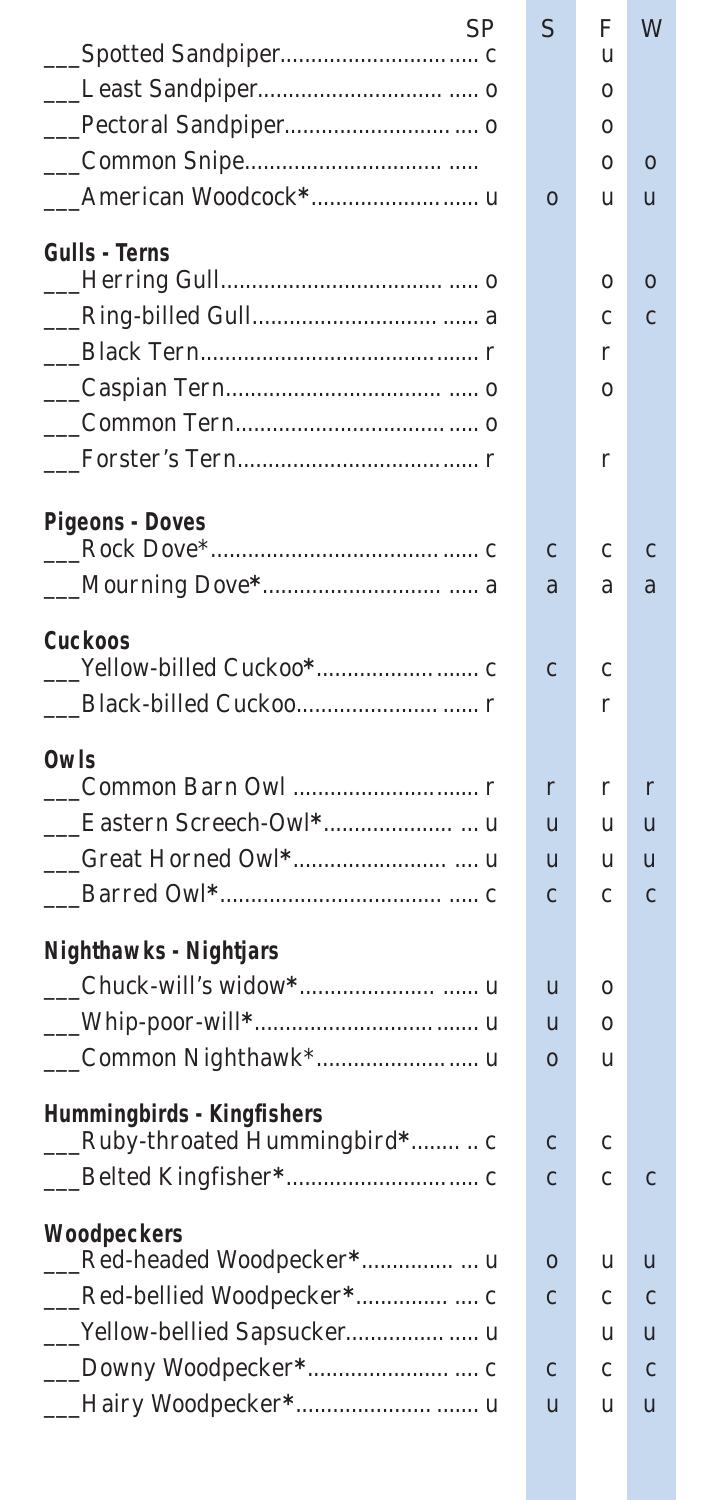| SP                                   | S            | F | W            |
|--------------------------------------|--------------|---|--------------|
|                                      | u            | C | C            |
|                                      | $\mathbf{C}$ | C | $\mathbf c$  |
| <b>Flycatchers</b>                   |              |   |              |
| Eastern Wood-Pewee* u                | u            | u |              |
|                                      | a            | a |              |
|                                      | $\bf{0}$     | u | u            |
|                                      | $\mathbf{C}$ | u |              |
| __Eastern Kingbird* u                | u            | u |              |
| Larks - Pipits - Shallows - Swifts   |              |   |              |
|                                      | u            | u | u            |
|                                      |              | u | u            |
|                                      | u            | u |              |
|                                      |              | r |              |
|                                      | $\mathbf{C}$ | C |              |
|                                      | r            | C | r            |
| Northern Rough-winged Swallow*  u    | u            | r |              |
|                                      |              | r |              |
|                                      | $\mathbf{C}$ | C |              |
| <b>Chickadees - Titmice</b>          |              |   |              |
|                                      | C            | C | $\mathbf{c}$ |
|                                      | a            | a | a            |
| <b>Nuthatches - Creepers - Wrens</b> |              | 0 | $\bf{0}$     |
|                                      | $\mathbf{C}$ | C | $\mathbf c$  |
|                                      | $\mathbf{0}$ | 0 | $\bf{0}$     |
|                                      |              | u | u            |
|                                      | a            | a | a            |
|                                      |              | 0 | $\bf{0}$     |
|                                      |              | u | -u           |
| <b>Gnatcatchers - Kinglets</b>       |              |   |              |
|                                      | $\mathbf{C}$ | C |              |
| Ruby-crowned Kinglet  c              |              | C | c            |
|                                      |              | с | $\mathbf c$  |
| <b>Bluebirds - Thrushes - Robins</b> |              |   |              |
|                                      | $\mathbf c$  | C | c            |
|                                      |              | 0 |              |
|                                      |              | u | u            |
|                                      |              |   |              |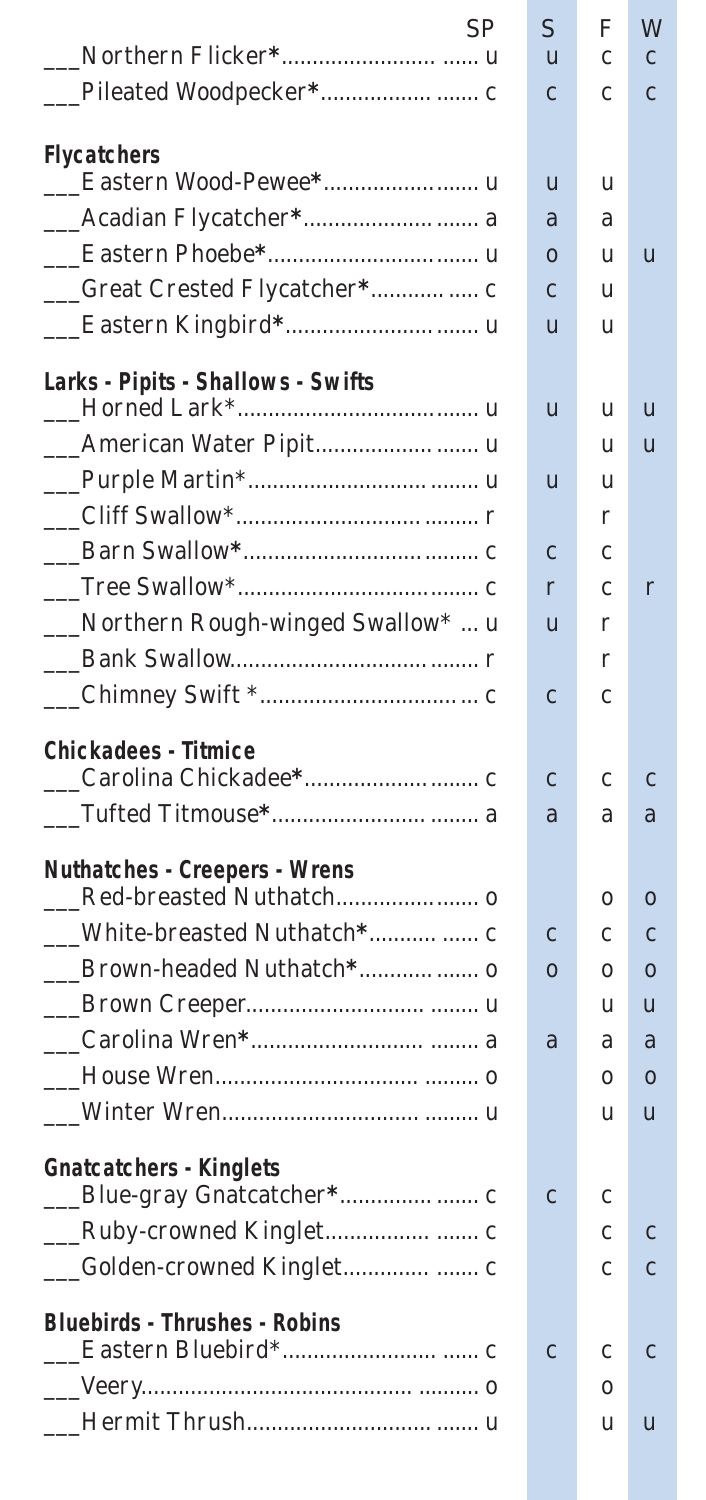| SP                              | $\mathcal{S}$ | F            | W            |
|---------------------------------|---------------|--------------|--------------|
|                                 |               | $\Omega$     |              |
|                                 |               | u            |              |
|                                 | u             | $\mathbf c$  | $\mathbf{C}$ |
| <b>Mockingbirds - Thrashers</b> |               |              |              |
|                                 | $\bf{0}$      | u            | $\mathbf{0}$ |
|                                 | $\mathbf{C}$  | $\mathbf c$  | $\mathbf{C}$ |
|                                 | u             | u            | u            |
| <b>Jays - Crows</b>             |               |              |              |
|                                 | $\mathbf{C}$  | $\mathbf c$  | $\mathbf{C}$ |
|                                 | $\mathbf{C}$  | C            | $\mathbf{C}$ |
|                                 | $\mathbf{C}$  | u            | u            |
| <b>Shirkes</b>                  |               |              |              |
|                                 | r             | r            | r            |
| Waxwings                        |               |              |              |
|                                 | r             | $\mathbf{C}$ | $\mathbf{C}$ |
| <b>Vireos</b>                   |               |              |              |
|                                 | a             | $\mathbf c$  |              |
|                                 | r             |              |              |
|                                 |               | 0            |              |
|                                 | $\mathbf c$   | C            |              |
|                                 |               | $\mathbf{C}$ | r            |
| Blue-headed (Solitary) Vireo u  |               | u            | r            |
| <b>Wood Warblers</b>            |               |              |              |
| Northern Parula Warbler*  a     | a             | C            |              |
| __Yellow-throated Warbler*  c   | $\mathbf{C}$  | u            |              |
| Black-throated Green Warbler  r | r             | r            |              |
|                                 | a             | C            |              |
|                                 | $\mathbf{O}$  | $\mathbf{C}$ |              |
|                                 |               | u            |              |
| Black-throated Blue Warbler u   |               | u            |              |
|                                 | u             | u            |              |
|                                 |               | u            |              |
| Yellow-rumped Warbler  c        |               | a            | a            |
|                                 |               | 0            |              |
|                                 |               | u            |              |
|                                 |               | 0            |              |
|                                 |               | 0            |              |
|                                 |               | 0            |              |
|                                 |               |              |              |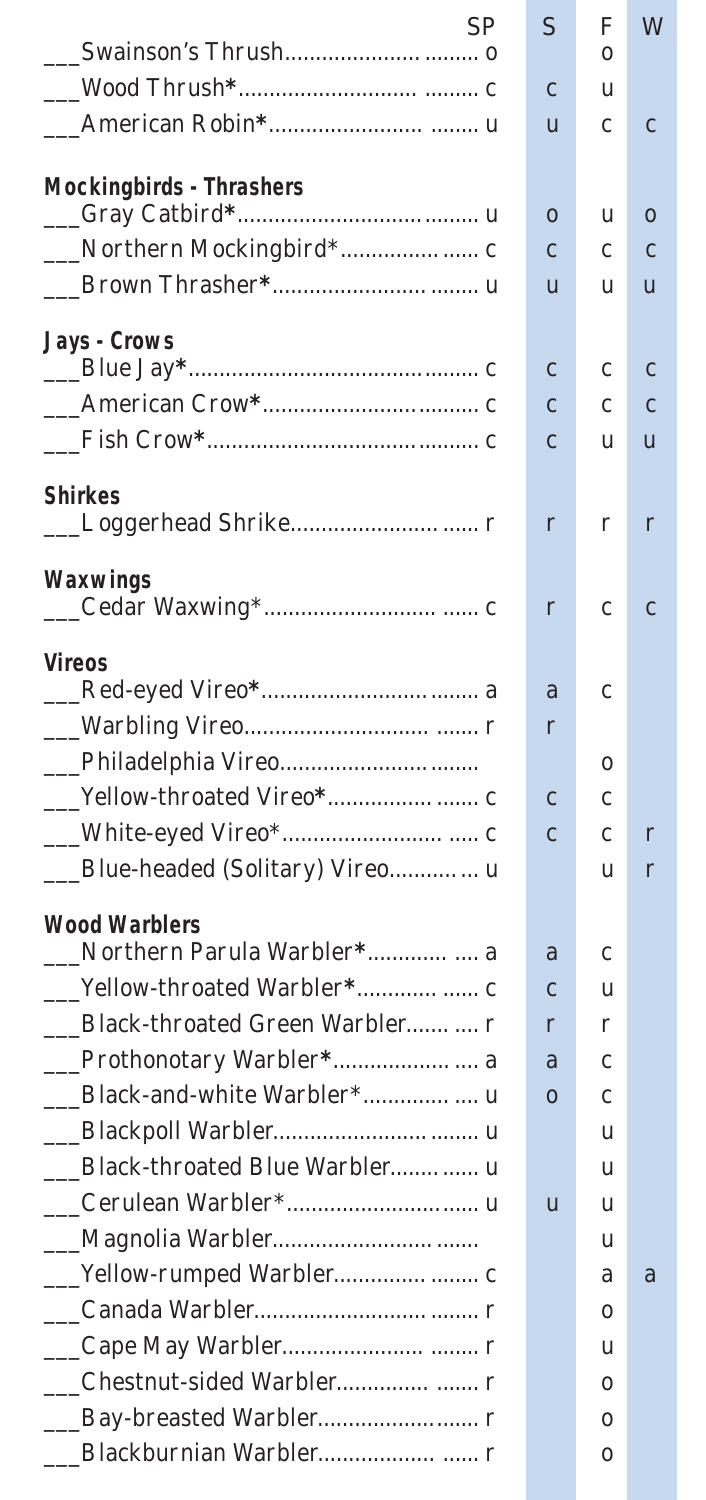| <b>SP</b>                             | $\mathcal{S}% _{CS}^{ab}(A)$ | F            | W            |
|---------------------------------------|------------------------------|--------------|--------------|
|                                       | $\overline{C}$               | $\mathbf{C}$ |              |
|                                       | u                            | u            | u            |
|                                       | u                            | u            |              |
|                                       |                              | u            | $\bf{0}$     |
|                                       |                              | u            |              |
|                                       |                              | u            |              |
|                                       | u                            | 0            |              |
|                                       | r                            | r            |              |
| ٠                                     |                              | u            |              |
|                                       |                              | 0            | $\bf{0}$     |
|                                       |                              | r            |              |
|                                       | u                            | u            |              |
|                                       | u                            | u            |              |
|                                       | $\mathbf{C}$                 | C            | $\bf{0}$     |
|                                       | u                            | u            | r            |
|                                       |                              | u            |              |
|                                       | u                            | u            |              |
|                                       | u                            | u            |              |
| <b>Tanagers</b>                       |                              |              |              |
|                                       | $\mathbf{C}$                 | u            |              |
|                                       | u                            | u            |              |
| <b>Cardinals - Grosbeaks - Allies</b> |                              |              |              |
|                                       | a                            | a            | a            |
| $\mathbb{R}^2$                        |                              | u            |              |
|                                       | $\mathbf{C}$                 | C            |              |
|                                       |                              | 0            | $\bf{0}$     |
| $\overline{\phantom{a}}$              | u                            | u            | u            |
|                                       | a                            | a            |              |
|                                       | u                            | C            | $\mathbf{C}$ |
|                                       |                              | 0            | $\mathbf{0}$ |
|                                       | $\bf{0}$                     | 0            | $\bf{0}$     |
|                                       |                              | u            | u            |
|                                       | r                            | r            |              |
|                                       |                              |              |              |
| <b>Sparrows</b>                       |                              | a            | a            |
| White-crowned Sparrow o               |                              | 0            | $\bf{0}$     |
|                                       | u                            | u            | u            |
|                                       | u                            | u            | u            |
|                                       |                              | c            | $\mathbf c$  |
|                                       |                              |              |              |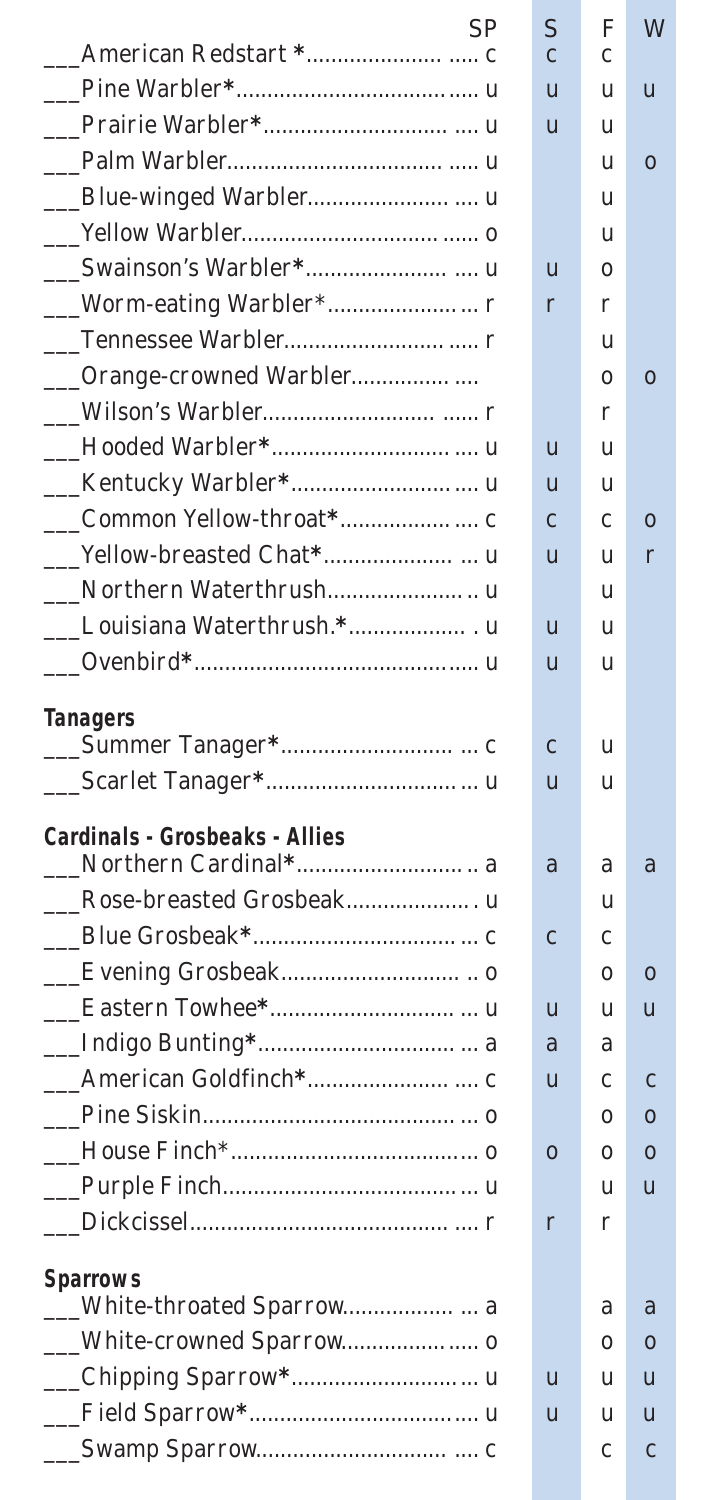| .SP                   | $\mathcal{S}$ | F        | M            |
|-----------------------|---------------|----------|--------------|
|                       |               | $\Omega$ | Ш            |
|                       |               | C        | C            |
|                       |               | r        |              |
|                       |               | r        | r            |
|                       |               | C        | C            |
|                       |               | C        | C            |
|                       | $\mathbf{u}$  | u        | $\mathbf{u}$ |
| <b>Blackbirds</b>     |               |          |              |
|                       |               | u        |              |
|                       | $\mathbf{u}$  | u        | $\mathbf C$  |
|                       | r             | a        | a            |
|                       |               | $\Omega$ | $\Omega$     |
|                       | a             | a        | a            |
|                       | $\mathbf{C}$  | u        | u            |
|                       | $\mathbf{u}$  | 0        |              |
|                       |               | 0        |              |
| European Starling*  u | u             | C        |              |



#### *great blue heron*

#### **U.S. Fish and Wildlife Service**

The U.S. Fish and Wildlife Service is the principal federal agency responsible for conserving, protecting and enhancing fish, wildlife and plants and their habitats for the

continuing benefit of the American people. The Roanoke River National Wildlife Refuge is one of over 535 refuges in the National Wildlife Refuge System administered by the U.S. Fish and Wildlife Service. The National Wildlife Refuge System is a network of lands and waters managed specifically for the protection of wildlife and wildlife habitat and represents the most comprehensive wildlife management program in the world. Units of the system stretch across the United States from northern Alaska to the Florida Keys and include small islands in the Caribbean and South Pacific. The character of the refuges is as diverse as the nation itself.

The Service also manages National Fish Hatcheries, and provides Federal leadership in habitat protection, fish and wildlife research, technical assistance and the conservation and protection of migratory birds, certain marine mammals and threatened and endangered species.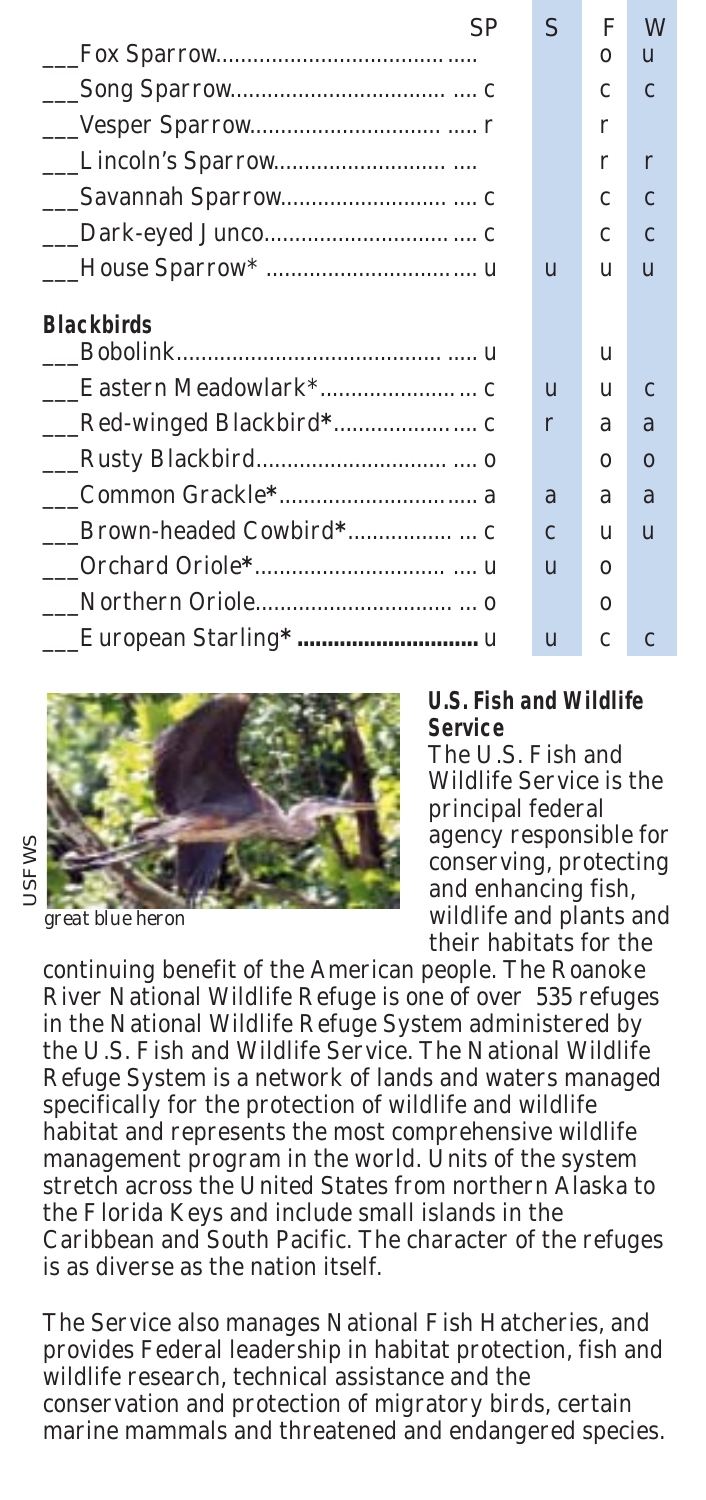## **Sighting Notes**

System.

| <b>Date</b>           |  |
|-----------------------|--|
|                       |  |
|                       |  |
|                       |  |
| <b>Time</b>           |  |
|                       |  |
|                       |  |
|                       |  |
|                       |  |
| Weather               |  |
|                       |  |
|                       |  |
|                       |  |
|                       |  |
|                       |  |
|                       |  |
| <b>No.</b> of species |  |
|                       |  |
|                       |  |
|                       |  |
|                       |  |
|                       |  |
|                       |  |
| <b>Route or area</b>  |  |
|                       |  |
|                       |  |
|                       |  |
|                       |  |
|                       |  |
|                       |  |
|                       |  |
|                       |  |
|                       |  |
| <b>Observers</b>      |  |
|                       |  |
|                       |  |
|                       |  |
|                       |  |
|                       |  |
|                       |  |
| <b>Remarks</b>        |  |
|                       |  |
|                       |  |
|                       |  |
|                       |  |
|                       |  |
|                       |  |
|                       |  |
|                       |  |
|                       |  |
|                       |  |
|                       |  |
|                       |  |
|                       |  |
| This blue goose,      |  |
|                       |  |
| designed by           |  |
| J. N. "Ding"          |  |
| Darling, has          |  |
|                       |  |
| become a symbol       |  |
| of the National       |  |
| Wildlife Refuge       |  |
|                       |  |